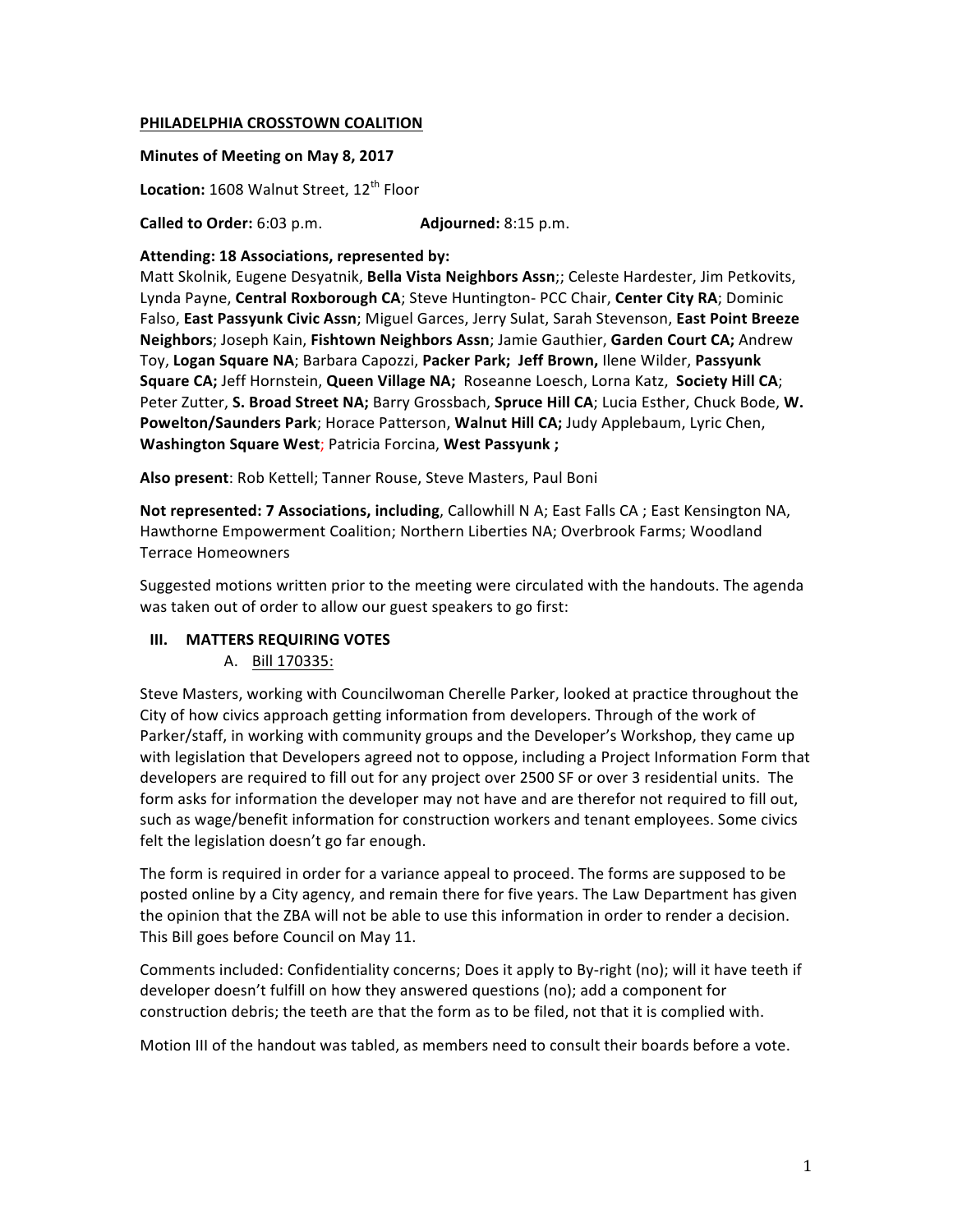# B. TWO INITIATIVES for Legislation

Paul Boni, Society Hill, has identified two problems and two solutions, previously circulated to members, discussed two suggestions that received a thumbs up from Zoning & Land Use Committee - 1) having Historic Commission applicants post a notice like the orange ZBA notice (but a different color) and 2) ask that the 30 day appeal period from of right zoning approvals run from the date the plans are placed online rather than from the date that the by-right permit is issued, or placed on the building

Comments on 1 included:

- Significant changes can be made to buildings that are on Historical Commission Schedule; is it possible to get the PHC hearing put on same calendar for public viewing as ZBA hearings

- What if it is a By-right building that no longer exists? Where is notice posted?

- Postings don't stay up

- Can we get PCH hearings on same calendar as ZBA hearings? (Join PHC bi-monthly email blast list)

- if a demolition is scheduled, the demo notice is posted

Comments on 2 included:

- Has this been vetted? Paul has discussed this with Councilman Squillla's office, which suggested bringing it to Crosstown.

# **MOTION** for Historic Commission POSTED NOTICE:

Rob Kettell moved that the Crosstown support legislation requiring applicants to the Historic Commission to post a sign provided by the Commission as to the date, time and place of the hearing. Barry Rosenbach seconded; Discussion changed the word 'hearing' to 'public meeting'. Motion passed.

**MOTION** that the Crosstown support legislation starting the 30-day appeal clock for by right zoning applications from the dated that the plans are filed Rob Kettell moved that the Crosstown support legislation. Roseanne Loesch seconded; Discussion: change words "are filed" to 'made available online'. Motion passed, with Jamie Gauthier abstaining, citing concern about this being cumbersome for by-right projects.

Agenda resumed back at beginning:

**I. HOUSEKEEPING – PCC Chair Steve Huntingdon** A. Quorum Count

Attendance sheet indicates 72% of members represented  $-18$  out o 25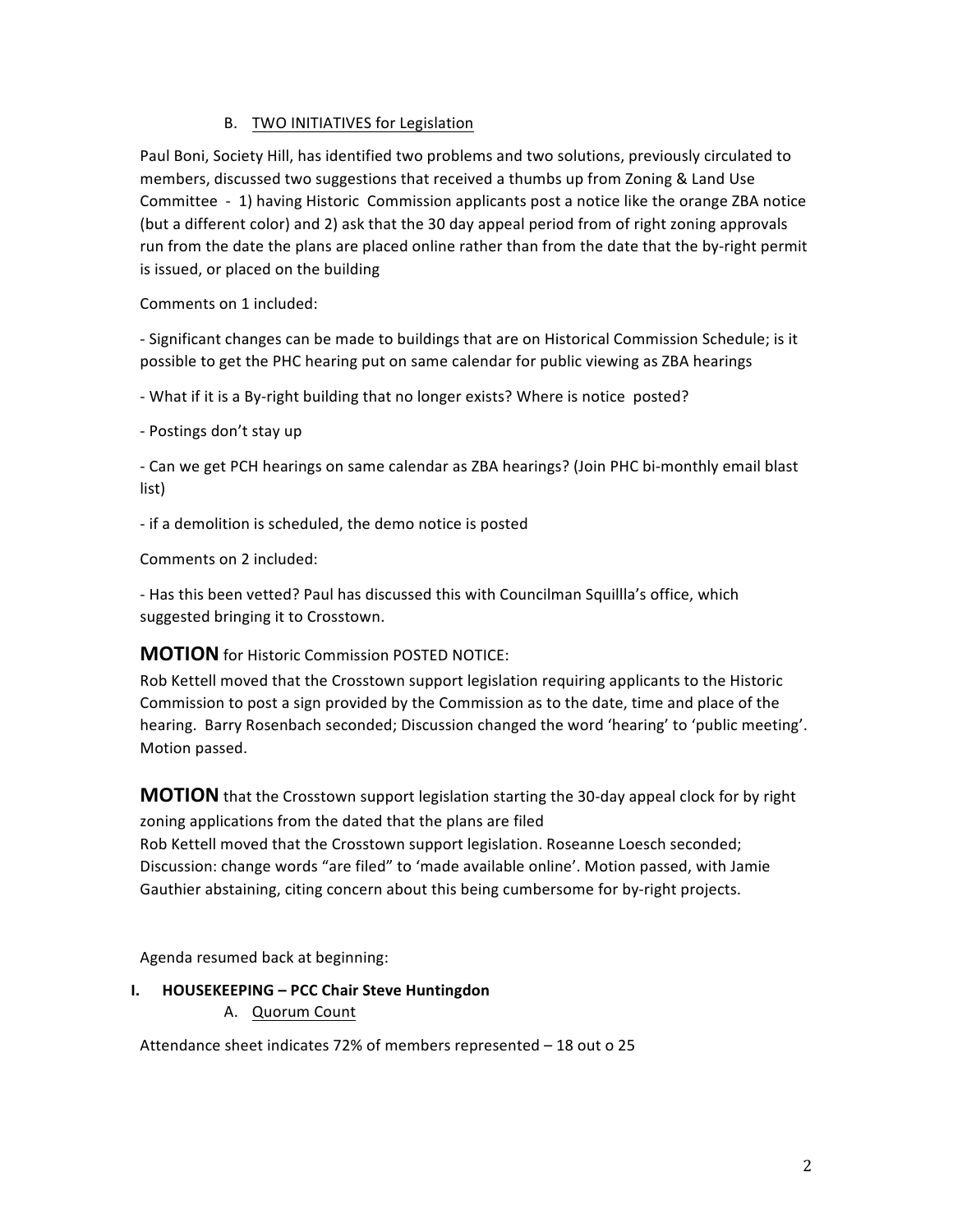# B. Approval of Minutes

After reviewing the minutes from the previous Board meeting, March 20, 2017, and Judy Applebaum, Washington Square West, moved to approve the minutes and Ilene Wilder, Passyunk Square CA seconded. The motion passed, minutes approved.

### C. Finance Report

Treasurer Ed Panek is absent. Chair S. Huntington briefly reported that there is annual member fees will be due next month, and that bills will go out within two weeks. Payment should be sent to 2226 Delancey, 19103.

### D. Nomination meeting – will be held June 12, 6:00 pm, 1608 Walnut, 12<sup>th</sup> Fl

E. Nominations solicited: All positions are open except Secretary. To stay in office more than 3 years requires 75% vote o support. So far, Ilene Wilder has nominated Jeff Hornstein for Chair. Judy Applebaum has nominated Ilene Wilder to succeed as co-chair, which would require a 75% vote. Jeff Hornstein has nominated Vice Chair: Jamie Gauthier ,Treasurer: Ilene Wilder, Secretary: Celeste Hardester.

F. Dues: Member dues are due by June 30 and bills will be presented shortly. Dues are calculated on a sliding scale:

- Organizations with an annual budget below \$10,000 \$100 per year
- $\bullet$  Between \$10,000 and \$50,000 \$250 per year
- Greater than \$50,000 \$500 per year
- Greater than  $$100,000 $1,000$  per year

# **II. UPDATES**

A. FONE THIRD SUMMIT APR 29 - very successful, 120 attendees, 28 Friends of Schools, including some form North Philadelphia, and Southwest Philadelphia (none from the Northeast). Plenary session and breakout groups on issues like diversity play groups bullying, teachers/needs. Event was cost neutral to PCC, thanks to \$1000 contribution from Goldenberg group, food from Acme at no-cost; Comcast providing  $43^{\text{rd}}$  floor space thanks to an Friends founding member who is an exec at Comcast, who invited us back next year.

F/U Survey: 83%found it Good/helpful; 70% were from Friends groups; everyone wants more diversity; FONE can hook up experienced Friends with new Friends groups; Digital tools needed; Grants funding want to see diversity.

### B. SLAPP IN HARRISBURG - SB 95 See F.

# C. ELECTRIC VEHICLE PARKING STATIONS

This bill passed in City Council. Con-sponsored by Councilmen Oh and Squilla; Very sophisticated research done to support this legislation; Roseanne Loesch testified;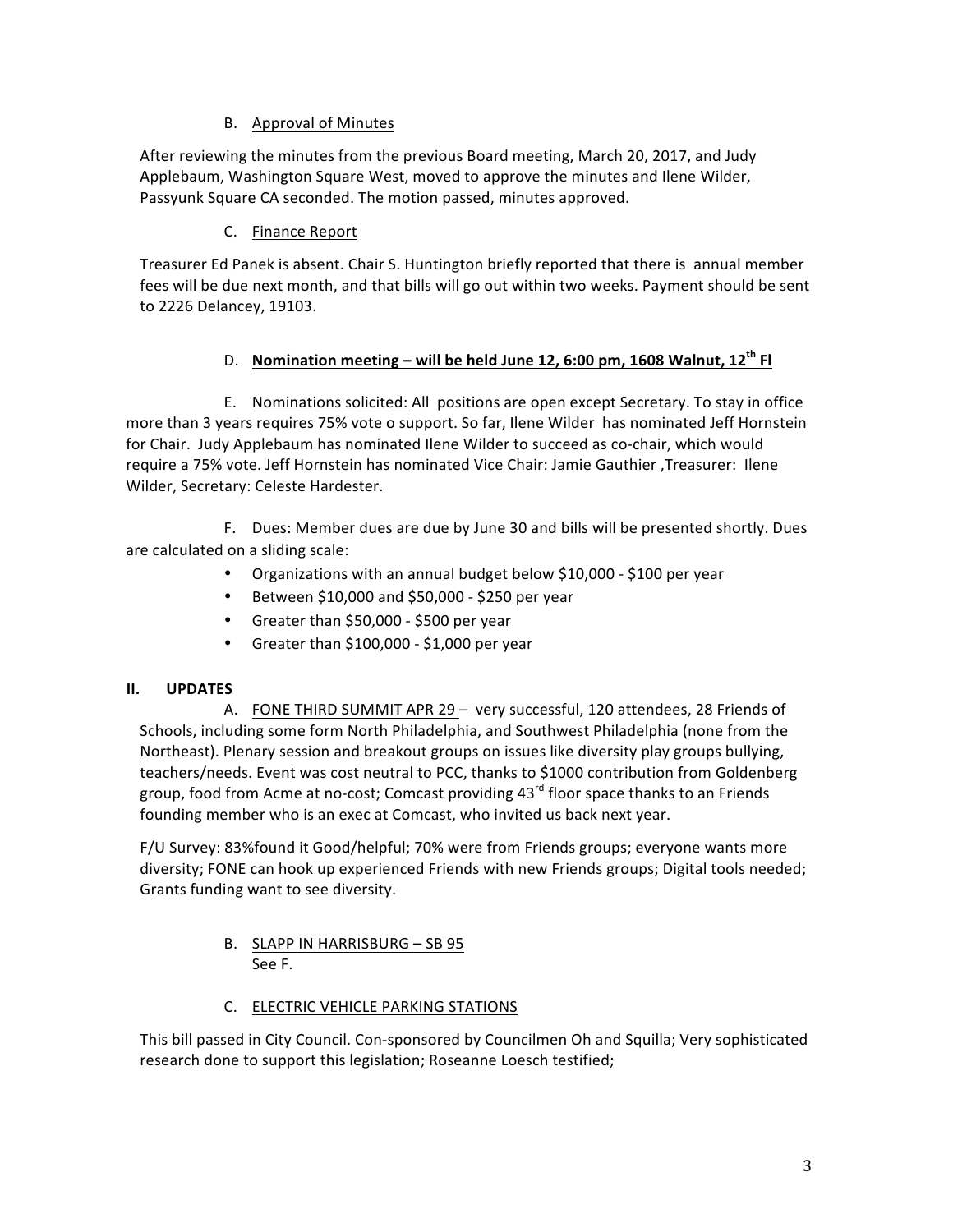### D. SIGNAGE ON BEN FRANKLIN PARKWAY on MSB and Old Bell Tell

We wrote letters about this legislation. The Advertising firm that made its presentation has not returned for its presentation to the Arts Commission.

> E. SCHIAVO OLD CITY GREEN GIFT DONATIONS \$600 in donations have been received by PCC and this will go to Old City Green

# F. COUNCIL VERSION OF ANTI SLAPP BILL

Jeff Hornstein reported that Councilman Squilla is holding off on proceeding with a City SLAPP bill pending the decision of the State Legislature session (it has passed the Senate again but may die in House). Representative John Taylor has not scheduled a meeting on this yet, and his support is critical to getting the House vote.

# **G.** GIVING CIRCLE

Andy Toy reported that grant decisions have been made for 7 schools. (Grants come from individuals/groups; a grant of \$250 makes you a voting member); Grants are only available for high=-poverty schools that are local and elementary, and not Charter. Grants provide books, gardening, participation in science Olympiad, and trips to Frankin Institute, Walnut St. Theater.

Concept was suggested of creating a graphic for this – Steve Huntington is supposed to send Celeste Hardester a request. (What details are available on this request?)

# H. QUESTIONNAIRES FOR CONTROLLER AND DA RACE

Members asked to post the responses to these questionnaires on their websites.

# I. RCO REGULATIONS BILL #170285

Steve Huntington testified at the Rules Committee, during which they amended the Bill to remove Section 7.

**MOTION**: Barry Grossbach moved that the Crosstown Coalition take steps to oppose the amendment exempting wards from the regulations pertaining to RCO's. Barbara Capozzi seconded. Some discussion. Motion passed 22 with 1 abstentions

Steve Huntington updated on Council Committee Procedures re Publication of Amendments MOTION: Lucia Esther Moved that the Crosstown Coalition request that Council Committees be required to provide due process notice of bill amendments before Committee hearings. Barbara Capozzi seconded. No discussion. Motion passed 17-2 with no abstentions.

J. REMINDER - Crosstown cosponsored Controller debate Tues May 9, 6 pm. 230 So Broad 17<sup>th</sup> FL. To register ticketleap registration.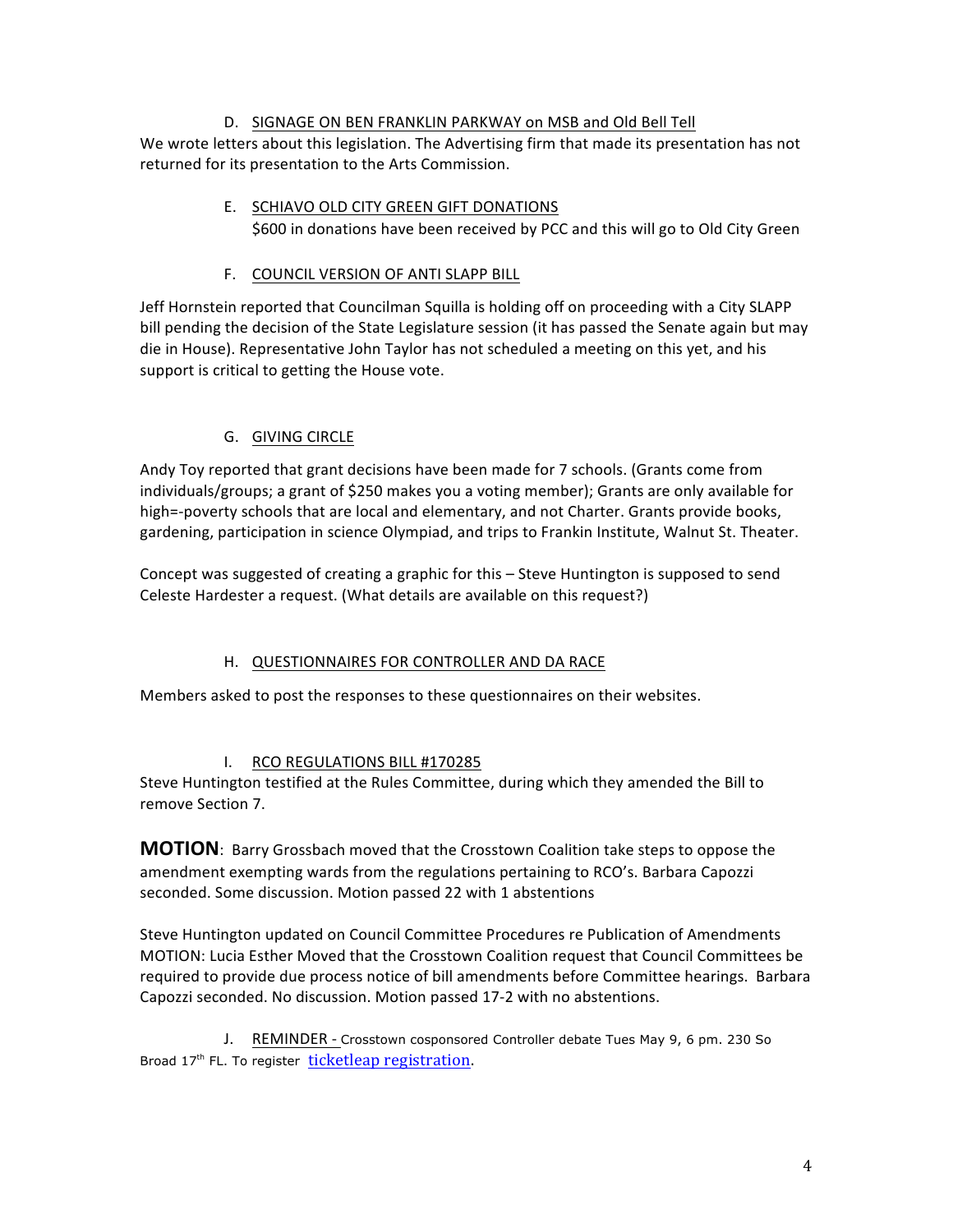#### **III.** MATTERS REQUIRING VOTES cont.

#### A. **BILL 170335:**

**MOTION**: Judy Applebaum moved that we take no action on this bill at this time, as members may need to go back to their boards. Barry Grossbach seconded. 10 supported, 1 opposed. The suggestion was made to email your board's votes to Steve Huntington.

> B. TWO INITIATIVES SUGGESTED BY PAUL BONI, SOCIETY HILL. Voted on as indicated above in section III B.

C. GERRYMANDERING Rob Kettell suggests that Xtown take a position on gerrymandering of political districts by weighing in on Harrisburg legislation which would remove legislative remapping decisions from the legislature and governor and, through Bill 22, substitute an Independent Commission. The question for the Board is whether we should take up this issue.

**MOTION**: Roseanne Loesch moved that the Crosstown should support Senate Bill 22 re gerrymandering. Chuck Bode seconded. Discussion: Roseanne said that being from a populous area, our votes don't get represented in such a concentrated area. Judy Applebaum expressed that this is outside the scope of an RCO. Lynda Payne said this is a non-partisan issue. Rob Kettel said the issue does need to be addressed in this session of the legislature, for a commission to be able to act in time for the census. Vote: 13 supported, 8 opposed, 4 abstained. A study committee was formed for Crosstown to address this, headed by Rob Kettel, with Tanner Rouse and someone for Society Hill (to be identified by Roseanne Loesch.

D. ASSIGNMENT OF POLICE OFFICERS INVOLVED IN SHOOTING: Jamie Gauthier, Garden Court, has agreed to introduce this issue as to whether the Crosstown should take a position here. Per news reports: Phillippe Holland, a pizza delivery employee, was shot by two plain clothes police officers in West Philadelphia responding with drawn guns to a report of shots fired. Holland stated that he thought he was being robbed and fled to his car, which he backed up in order to leave the curb. The officers stated they thought Holland was using the vehicle as a weapon and fired 14 shots seriously injuring Holland who received a 4 million dollar settlement from the City after Commissioner Ramsey issued an apology almost immediately. The officers were suspended then reassigned to West Phila. Four civics (including Xtown member Garden Court) wrote a letter objecting to the assignment. In response, the officers were reassigned to the  $3^{rd}$ District (South Phila east of Broad) and the 8<sup>th</sup> District (Northeast).

Jamie said Garden Court and the other three civics are about to assemble a community meeting, which will be open to members of Crosstown members. It is clear that because these officers were suspended for 25 days, the PPD believes they did something wrong. (Under the Union contract, PPD needs to have them on payroll. Barry Grossbach said that normally he would feel that Crosstown not get involved in neighborhood events, but this is clearly an issue that crosses